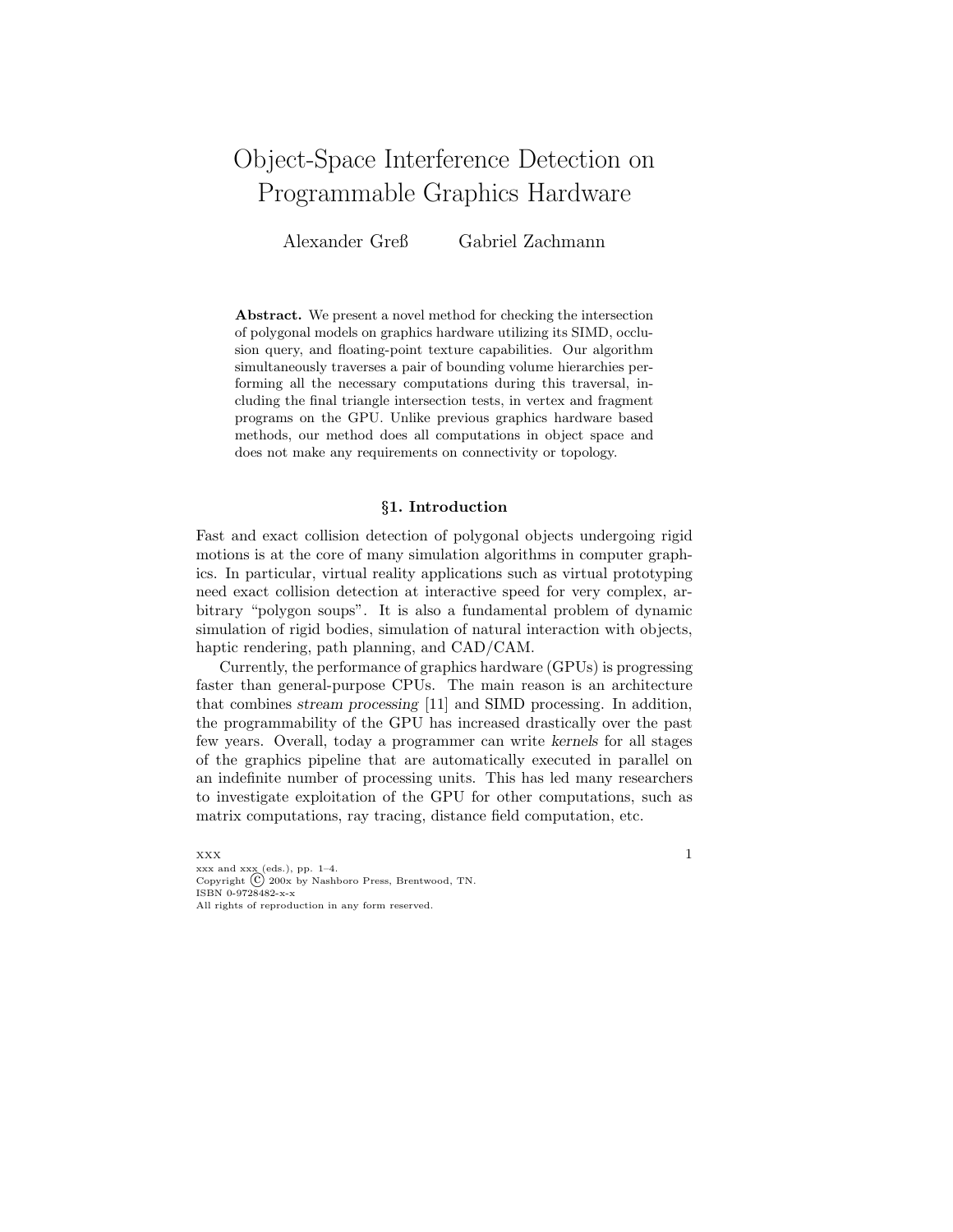Many algorithms have been proposed to utilize graphics hardware for the problem of collision detection. They can be classified into techniques that make use of the depth and stencil buffer tests, and those that compute discrete distance fields. In any case, the problem is approached in *image space*, i.e., it is discretized.

However, to our knowledge, no attempts have been made to utilize the GPU while still performing all computations in *object space*. This is what we address in this paper.

Based on techniques known from traditional CPU based collision detection approaches we develop a new method that utilizes the graphics hardware for hierarchical collision detection. Our algorithm simultaneously traverses a pair of bounding volume hierarchies consisting of axisaligned bounding boxes. All computations during this traversal, including the final triangle intersection tests, are performed in vertex and fragment programs on the GPU. The algorithm has no requirements on the shape, topology, or connectivity of the polygonal input models.

# *§***2. Related Work**

GPU based processing has become a trend over the past few years [15]. Generally, the idea is to formulate the given problem such that it can be solved by a number of rendering passes. During each of them, some of the computations are performed by rendering a number of geometric primitives, thereby updating one or more of the available buffers (stencil, color, z-buffer, etc.).

A clever way to utilize graphics hardware was presented by [13]. Based on the observation that an intersection can occur if and only if an edge of one object intersects the other one, they render edges of one object and polygons of the other. This even works for deformable geometry. Unlike many previous approaches, objects do not need to be convex. However, they must still be closed. Furthermore, it seems to work robustly only for moderate polygon counts.

A hybrid approach was proposed by [8]. Here, the graphics hardware is used only to detect potentially colliding objects, while triangle-triangle intersections are performed in the CPU. While this approach alleviates previous restrictions on object topology, its effectiveness seems to degrade dramatically when the density of the environment increases.

The approach presented by [2] can compute the penetration depth using graphics hardware, but only for convex objects.

Earlier image-based methods include [20, 18, 3, 16, 4].

Virtually all image-based collision detection methods have several drawbacks in common:

1. Their complexity is usually in  $\mathcal{O}(n)$ , which is much slower than the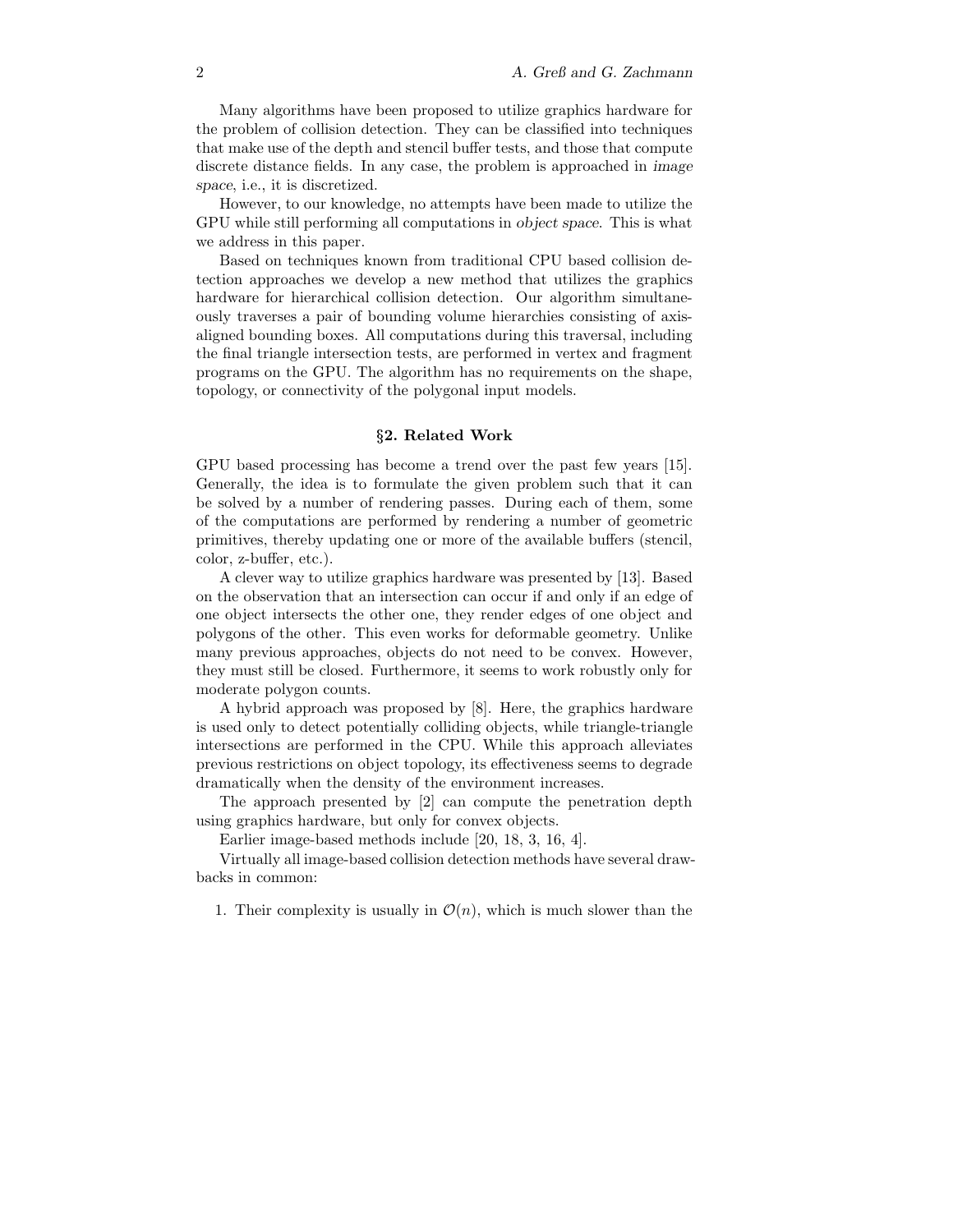complexity of hierarchical, software-based approaches that seem to be in  $\mathcal{O}(\log n)$ .

2. Rendering geometric primitives basically amounts to a discretization of the problem and thus introduces geometric errors. These errors depend more or less on the size of the viewport, the internal representation of numbers, and the number of bits per pixel in the z-buffer. The size of the viewport has significant impact on the performance.

Traditionally, rigid collision detection has been solved by simultaneously traversing a precomputed bounding volume hierarchy. A wealth of different BV hierarchies has been explored, such as sphere trees [10, 19], OBB trees [7], DOP trees [12, 22], Boxtrees [23, 1], AABB trees [21, 14], and convex hulls [5].

Another rather recent effort is to design hardware specifically for the purpose of collision detection [24, 25]. In the present paper, however, we are concerned with utilizing commodity general-purpose graphics hardware.

To our knowledge, there is no previous work tackling the problem of collision detection in object space on the GPU.

#### *§***3. Triangle Intersection Tests**

Assume that two triangle meshes are to be checked for interference. Obviously, the brute-force approach is to check all triangles of the first mesh against all triangles of the second mesh for intersection. Before passing on to the hierarchical approach in the following section, we describe how to realize the straightforward solution in programmable graphics hardware.

The  $m \cdot n$  triangle intersection tests required to check all  $m$  triangles of one mesh against all *n* triangles of another mesh obviously do not depend on each other and thus can be performed efficiently in graphics hardware by rendering a rectangle of size  $m \times n$  using a fragment program that tests exactly one triangle pair at a time.

Note that on programmable graphics hardware, rendering a rectangle of size  $m \times n$  corresponds to  $m \cdot n$  invocations of a fragment program. Theoretically, all these fragment program invocations could be performed in parallel since the input required for each invocation may not depend upon the output of another fragment program invocation for the same rectangle primitive. Therefore, all available fragment program execution units can be utilized for such a task.

To determine whether two triangles intersect, we implemented the *SAT* method as fragment program, which checks if there is an axis such that the two triangles projected onto that axis are disjoint. This method is based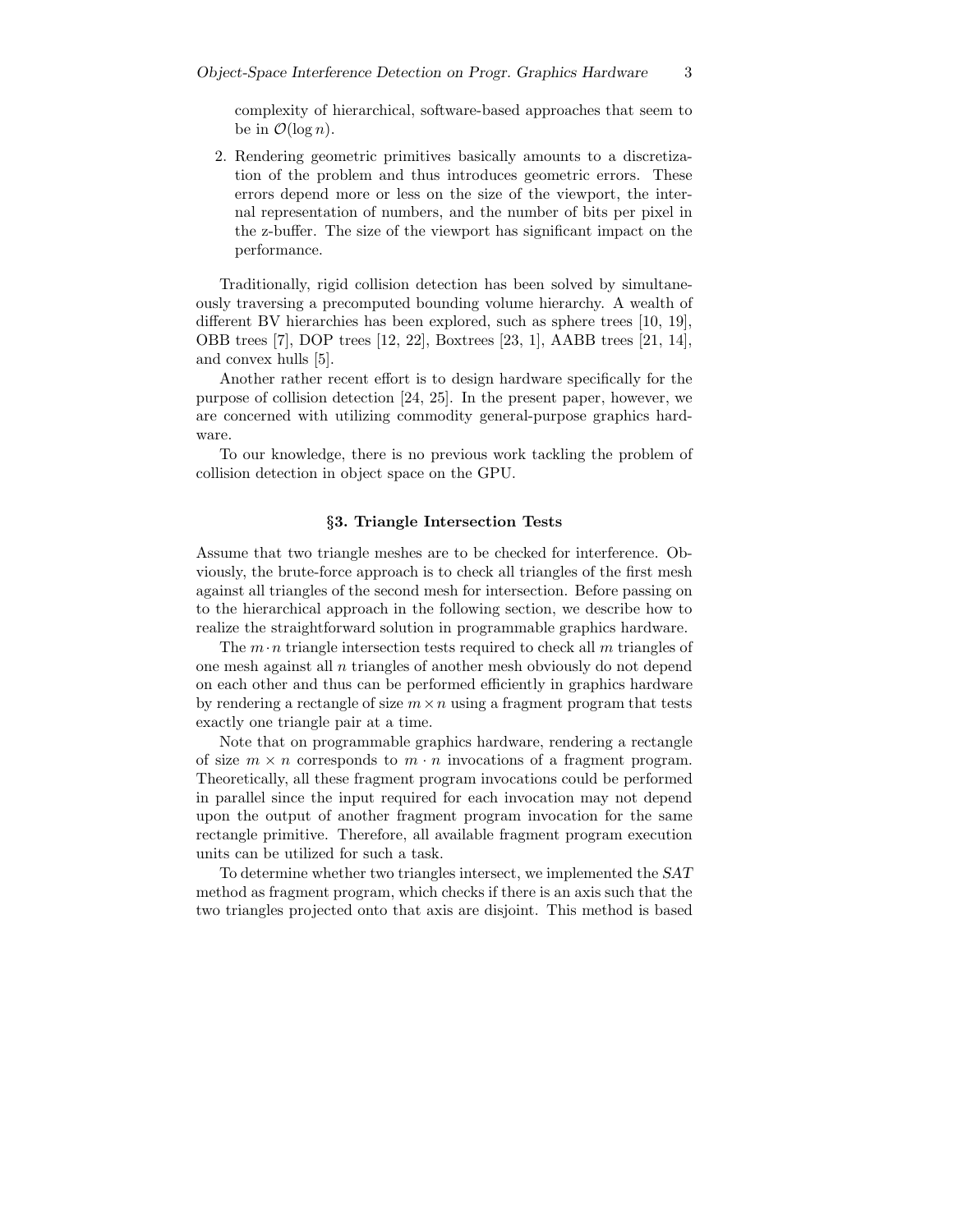on the separating axes theorem  $[6]$ .<sup>1</sup> Each fragment, whose corresponding triangle pair does not intersect, is discarded by the fragment program. (A fragment can be discarded conditionally using the *KIL* instruction in an ARB fragment program or, equivalently, using the *clip* instruction in NVIDIA's *Cg* or Microsoft's *HLSL* high-level shading language.)

To determine the number of intersecting triangle pairs, we use the occlusion query feature of current GPUs. (Occlusion queries are OpenGL core functionality since version 1.5, and have also been available in prior OpenGL versions via various hardware-specific extensions.) The occlusion query returns the number of pixels actually written to the output buffer. Using the described fragment program, which discards all fragments corresponding to non-intersecting triangle pairs, this number exactly corresponds to the number of intersecting triangle pairs.

The input required for the intersection tests has to be stored in graphics memory. This can be done using floating-point textures available on current graphics hardware. An array of vertex positions is represented by a three-component floating-point 1D texture. As in a simple triangle soup representation, we use three such textures for each input model to store the three vertex positions of each triangle.

To be able to check two polygonal models specified in different objectspaces for interference, we need the transformation matrix from one objectspace to the other one as further input. Since this matrix is constant for all  $m \cdot n$  intersection tests, it can be passed to the fragment program as program parameter (i.e., as uniform variable in the high-level shading language). Using this matrix, the fragment program first transforms the three vertices of the considered triangle from the first mesh to the objectspace of the second mesh and then does the intersection test, discarding the fragment if there is no intersection. However, in total each triangle of the first mesh is transformed *n*-times using this method.

Therefore, it is more efficient to move the transformation into the vertex program, as it is done in the following alternative solution. Instead of rendering a single rectangle primitive of size  $m \times n$ , we render *m* horizontal line primitives of length *n*. Using this technique, the vertex program is invoked 2*m*-times (as a line primitive consists of two vertices), and the fragment program is invoked *n*-times per line. The vertex program transforms a triangle of the first mesh into the object-space of the second mesh and passes the transformed triangle as fragment data to the fragment pro-

<sup>1</sup>Note, that the graphics hardware available at the time when this work was done had no dynamic flow control logic in the fragment program units. Without dynamic flow control, the execution time of the fragment program always depends on the *total* number of instructions of the program, even for fragments that are discarded at an early stage of the program. Therefore, we use a triangle intersection test method that requires less case differentiations than alternative methods and thus can be implemented with a comparatively low total instruction count.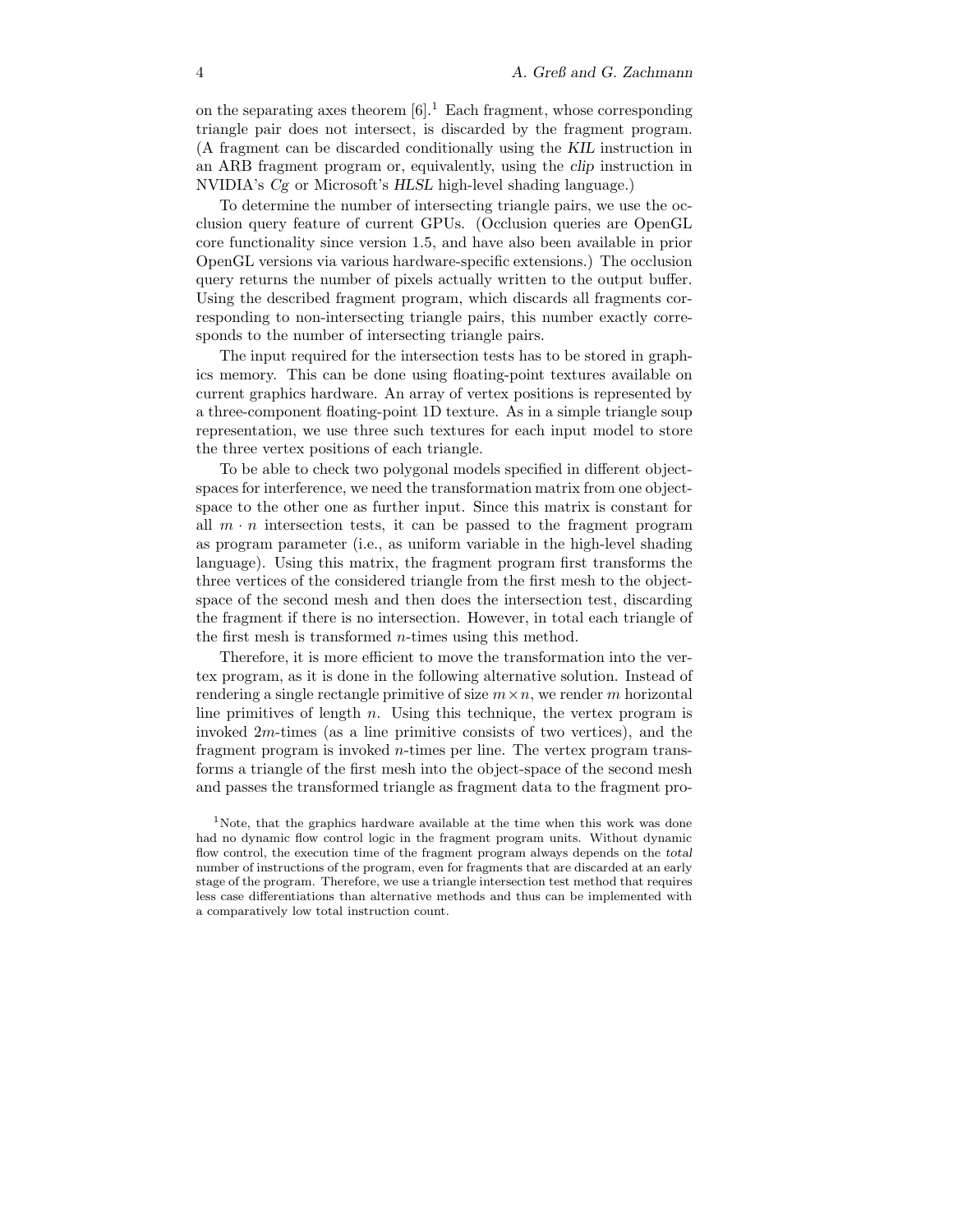gram. Contrary to the first solution, we now use a vertex array instead of three textures to store the triangles of the first mesh and make the transformation matrix a program parameter of the vertex program.

#### *§***4. Hierarchical Interference Detection**

Although the simple brute-force approach described in the previous section takes advantage of the parallel architecture of the GPU, it can clearly not outperform a clever hierarchical approach if large objects or scenes are to be tested. Therefore, in this section we propose a method for hierarchical interference detection on the GPU that is based on a bounding volume hierarchy.

# **4.1. Bounding Volume Hierarchy**

As in traditional CPU-based approaches, one object is to be checked for interference with another one by simultaneously traversing their two bounding volume hierarchies. We use axis-aligned bounding boxes (AABBs) as bounding volumes since they are well-suited for our GPU based approach and, despite their simplicity, still very efficient [21, 23].

For each object, we generate an AABB tree that consists of a bounding box at each inner node and a triangle at each leaf node. This generation is done in a preprocessing step on the CPU.

During the simultaneous traversal of two AABB trees *S* and *T* , all those pairs of nodes  $(S_i, T_j)$  are to be visited that are on the same hierarchy level in the corresponding trees and for which the parent nodes overlap. Various traditional CPU-based approaches use a depth-first traversal strategy. However, this way the decision whether a pair of nodes has to be visited depends on the result of an overlap test that was performed immediately before. Therefore, this strategy is not suited for parallel execution on multiple vertex or fragment program units.

Instead, we use a breadth-first traversal scheme, i.e., when a node pair of a certain hierarchy level is visited, the node pairs of preceding hierarchy levels must have been processed already.

To be able to traverse the AABB trees efficiently, the trees have to be balanced. Furthermore, since leaf nodes will be handled differently than inner nodes by our algorithm, we require that there are no leaf nodes in the tree other than at the lowest hierarchy level, even if we construct a tree with a number of leaf nodes that is not a power of two. Therefore, we construct a tree where the lowest hierarchy level *Lmax* has exactly as many nodes as there are triangles in the input model. For any other hierarchy level  $L = 0, \ldots, L_{max} - 1$  the number of nodes  $n(L)$  equals  $\lceil \frac{n(L+1)}{2} \rceil$ . This way, each inner node of the resulting AABB tree has one or two child nodes. Note, that there is at most one inner node at each hierarchy level that has just one child node.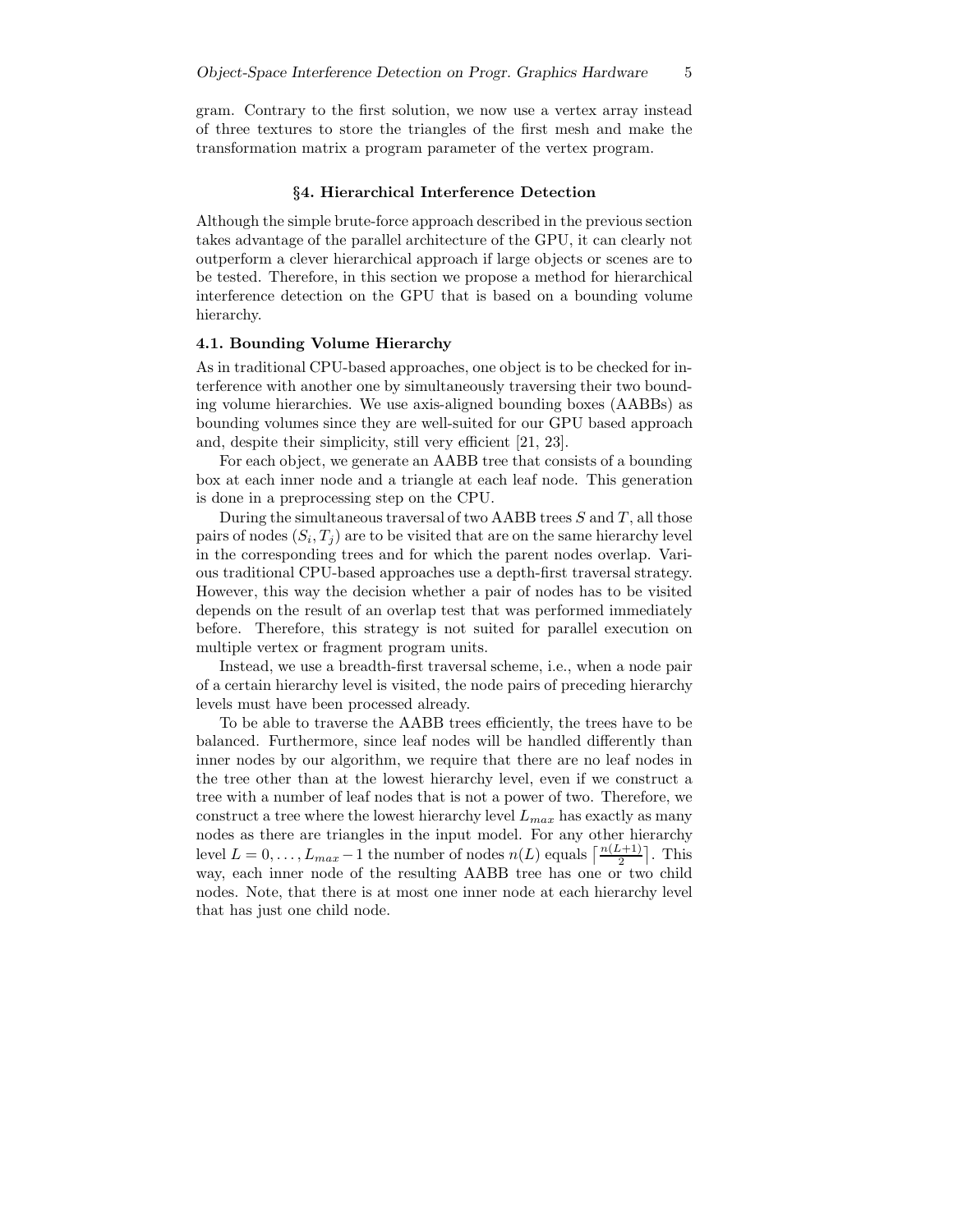When traversing two AABB trees simultaneously, in the following we assume that both consist of the same number of hierarchy levels. For two trees of different depths, this requirement can be achieved by adding further levels consisting of a single inner node at the top of one of the two trees.

## **4.2. Outline of the Algorithm**

Since we traverse the tree breath-first and since at each hierarchy level only certain node pairs are to be visited, we have to store the indices of these node pairs temporarily during the traversal. For this purpose, we use a 2D buffer, which we will refer to in the following as *node pair index map*.

This buffer contains an array of index sets as follows. Let  $L_j =$  $\{i | \text{AABB}(S_i) \text{ overlap } \text{AABB}(T_j)\}$ . Putting the contents of set  $L_j$  in the 2D buffer at row *j*, stored successively starting at the first pixel in this row, the complete buffer consists of *m* horizontal lines of different lengths. The lengths of all these lines (or, more precisely, their start and end points) are stored in a vertex array.

In addition, we require a second temporary 2D buffer, that we call *overlap count map*. This buffer consists of multiple levels, exactly as much as there are hierarchy levels in the AABB trees. As the node pair index map, also each level of the overlap count map consists of *m* horizontal lines of different lengths. The contents of the overlap count map are constructed during the AABB tree traversal at each hierarchy level *L* as follows.

At first, all those AABB node pairs that are to be visited at the considered level *L* are checked for overlap. Each such node pair corresponds to one entry in the overlap count map at level *L*. If the AABB overlap test of a certain node pair was positive and thus the corresponding child nodes are to be visited when processing the next hierarchy level, the number of these child nodes is written into the corresponding entry of the overlap count map. Otherwise the entry of the overlap count map is set to 0. How this is done using the GPU is described in Section 4.3.

If this step results in a map containing only 0-entries (what can be determined using an occlusion query), all AABB overlap tests have been negative, and therefore the two objects definitively do not collide.

Otherwise, the AABB tree traversal is continued as follows. Before the iteration proceeds to the next hierarchy level, the node pair index map has to be updated, as well as the vertex array containing the start and end points of the horizontal lines contained in this map. This is done in two steps. First, the vertex array is updated, as well as levels 0*,...,L*−1 of the overlap count map. Second, the information contained in levels 0*,...,L* of the overlap count map is used to construct the node pair index map required as input for processing the next hierarchy level. These two steps are explained in detail in Section 4.4.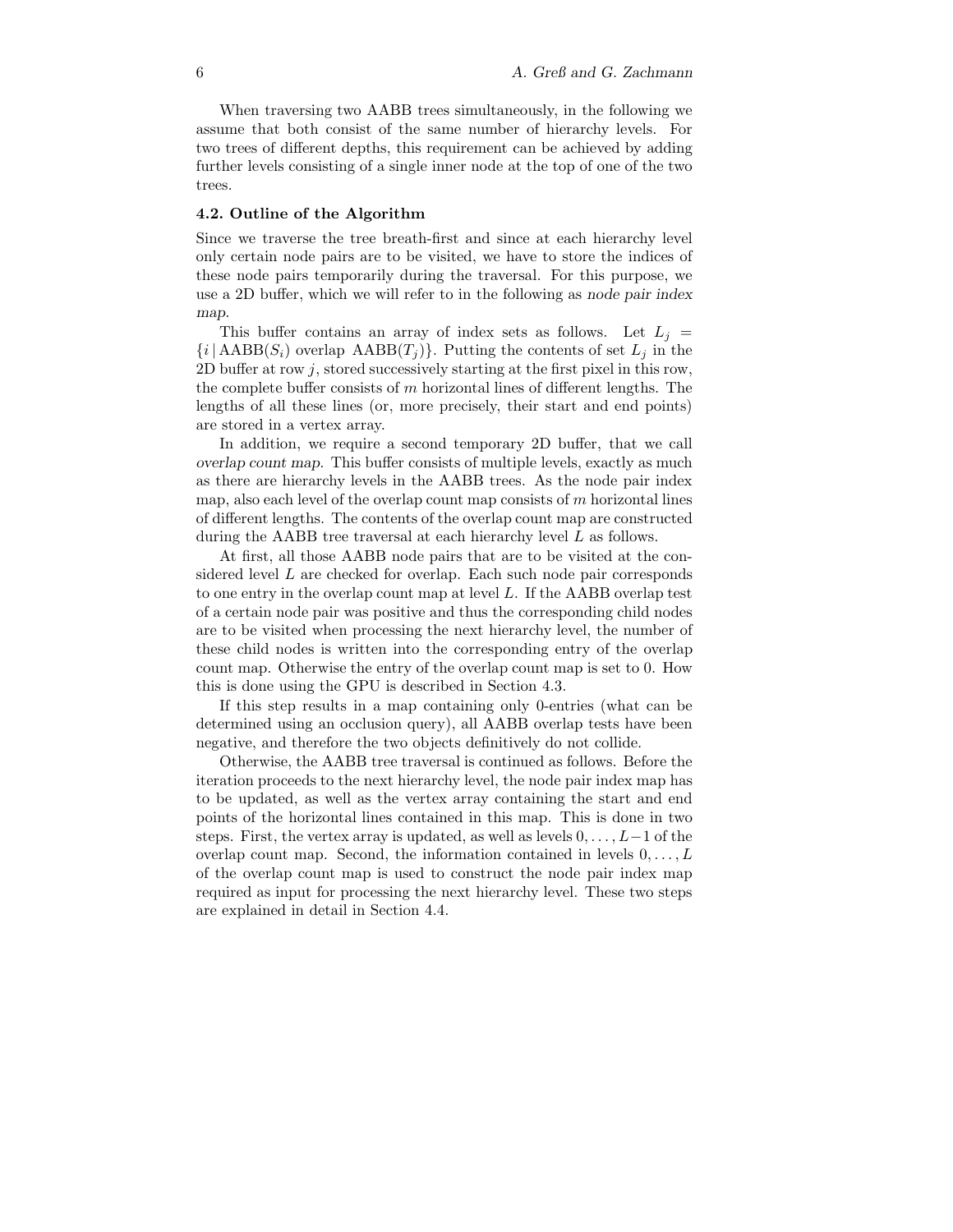The whole process is repeated for all hierarchy levels as long as there are positive AABB overlap tests. If the last hierarchy level is reached, instead of testing AABB overlaps, triangle intersection tests are performed on the GPU for all leaf node pairs that have to be visited according to the node pair index map. Using an occlusion query, we obtain the number of intersecting triangle pairs for the considered objects. If required, the actual list of intersecting triangles can be obtained via read-back from graphics memory.

The outline of the overall algorithm is summarized in Fig. 1.

### **4.3. Box Overlap Tests**

To perform the overlap tests of all AABB pairs corresponding to the indices contained in the node pair index map, we use a fragment program that is executed by rendering *m* horizontal lines, similar to the method described in Section 3. Here however, these lines have different lengths, as defined by the content of the vertex array. The fragment program uses the index *i* contained in the node pair index map to obtain the AABB of node  $S_i$  from a pair of 1D floating-point textures. One of these two textures contains the center point of the AABBs, while the other one contains the corresponding box extents. In addition, one of them contains also the number of child nodes of the tree node, which is 1 or 2.

This information is used in the fragment program to check whether the AABB pair overlaps by performing a *SAT lite* test [21]. This is shown in the fragment program subroutine found in Appendix A.

All fragments corresponding to non-overlapping AABB pairs are discarded by this program. Otherwise (not shown in the program), the number of children of  $S_i$  is written to level L of the overlap count map.

# **4.4. Generating the Node Pair Index Map**

We construct the new node pair index map and the corresponding vertex array in multiple passes using the following technique.

The length of each horizontal line in the new node pair index map corresponds to the number of nodes of level  $L+1$  for whose parent nodes the AABB overlap test was positive. By construction, this number is equal to the sum of all values in level *L* of the overlap count map at the corresponding row.

Therefore, we can construct the vertex array by summing up these values. In analogy to the construction of 1D MIP maps on the GPU, we do this by constructing the levels *L* − 1*,...,* 0 of the overlap count map as follows. Each level  $i = L - 1, \ldots, 0$  of this map consists of  $2^{i} \times m$  entries, each of which is calculated by summing up two values from level  $i + 1$ , see Fig. 2.

We store the entries of level 0 of the overlap count map, each of which corresponds to the sum of all values in the corresponding row of level *L*, in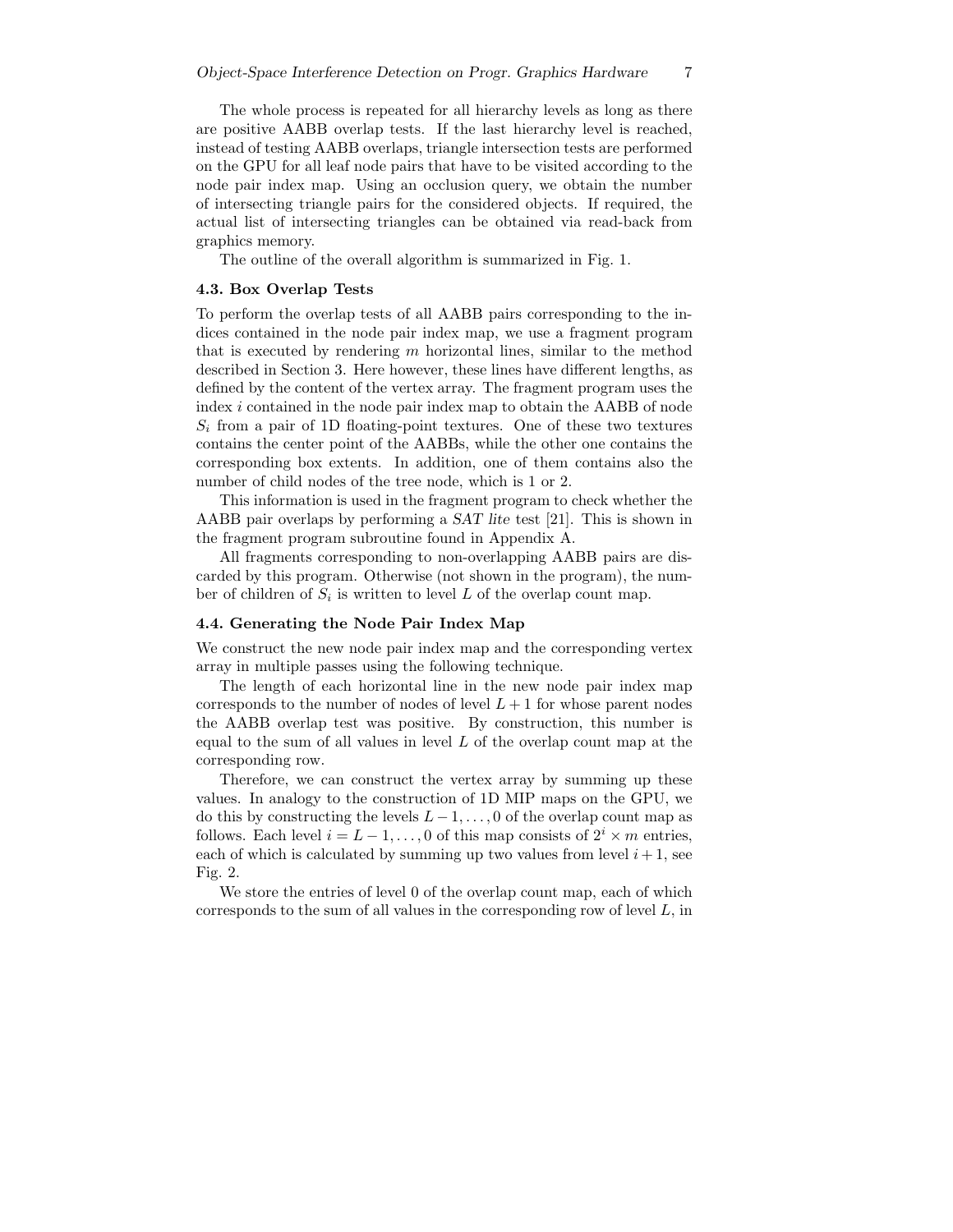

**Fig. 1.** The outline of our approach.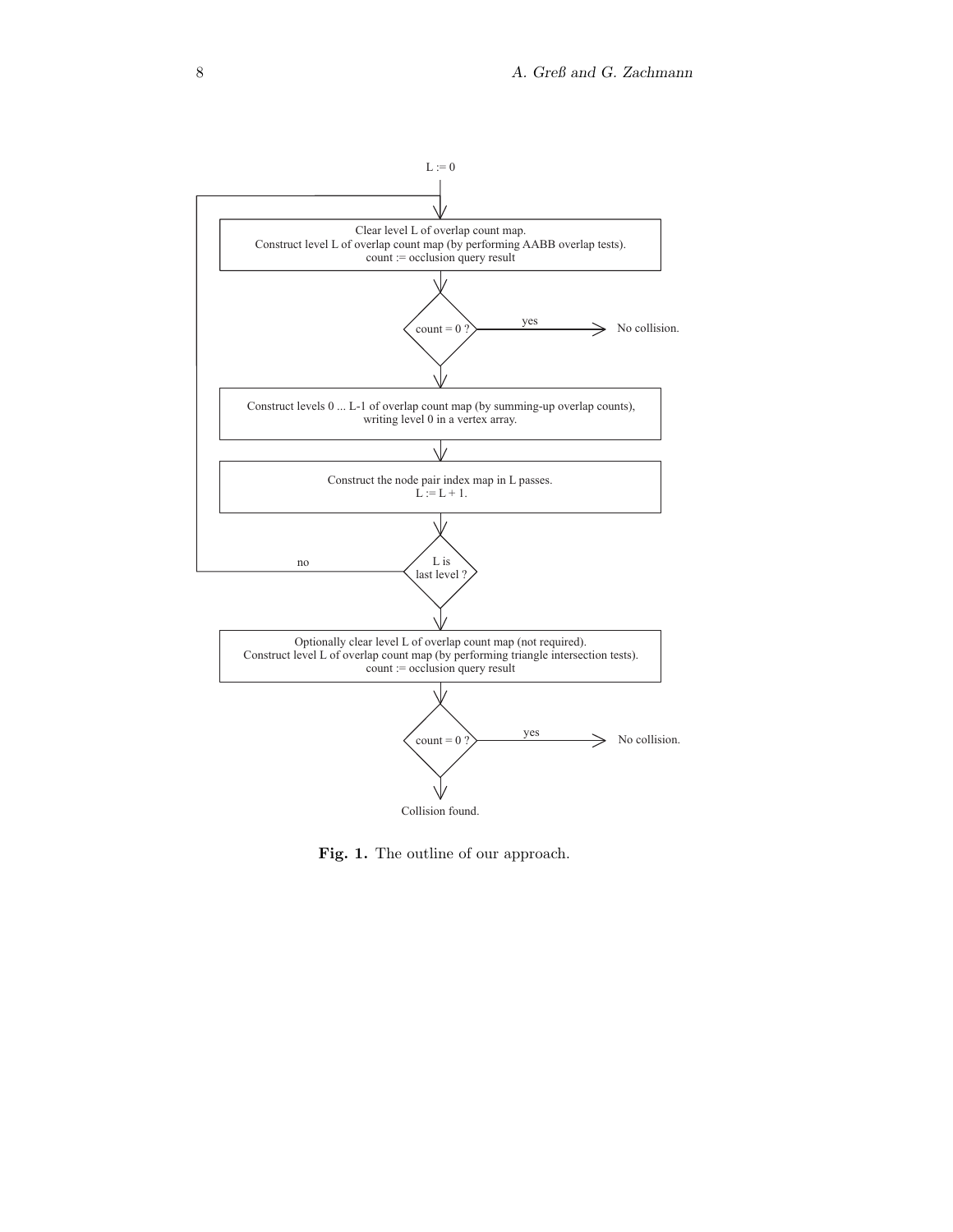

**Fig. 2.** Summing up the overlap counts.

a vertex array, such that they can be used as vertex program input for the AABB overlap tests at hierarchy level  $L + 1$ . In our current implementation, this is accomplished by transferring the data from the render target texture directly to the vertex array using the EXT pixel buffer object OpenGL extension.

Next, we construct the new node pair index map for hierarchy level  $L + 1$  in *L* passes as follows.

The basic idea is that for every row of the node pair index map the *n*th entry corresponds to the *n*th AABB tree node of level  $L+1$  that is to be visited. This node can be found be traversing the AABB tree starting at the root node. Note, that the first entry of level 1 of the overlap count map contains the number of nodes of level  $L + 1$  to be visited that are reached from the root node via its first child node. Therefore, this value decides whether we must proceed to the first or to the second child of the root node to reach the searched node. Then, this step is repeated using levels 2*,...,L* of the overlap count map.

This technique to construct the new node pair index map is realized on the GPU as follows. We need a temporary buffer of the same size as the node pair index map that we are going to construct, consisting of two components per entry. The first component, called *current node index* in the following, is used to store the indices of AABB tree nodes that are visited during the traversal. The second component, called *current child index* in the following, corresponds to *n* if we search the *n*th node of level  $L+1$  to be visited that is reached from the node specified by the current node index.

At the beginning, this temporary buffer is initialized as follows: In each row of the texture, the current child index is numbered consecutively starting with 0. The current node index is initialized to 0 and thus addresses the root node. Each row of the temporary buffer is assumed to be of the corresponding length stored in the vertex array.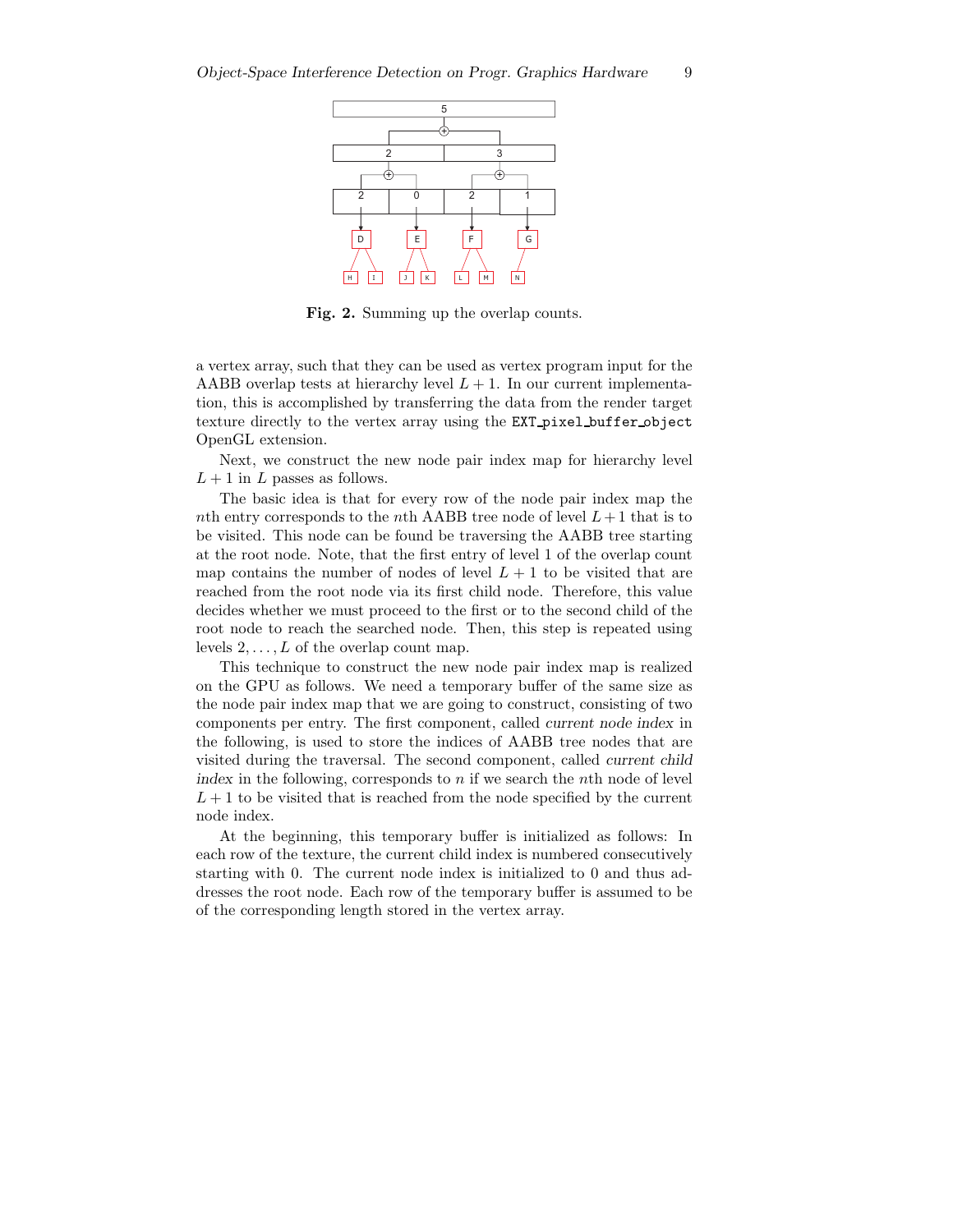We use a fragment program that does the following for each pass  $i =$ 1*,...,L*: First, the value from the overlap count map of level *i* at the index that equals 2·*current node index* is read. Then, this value (*overlap count*) is compared against the current child index. If it is greater, the current node index is replaced by 2·*current node index* in the temporary buffer, and the current child index remains unchanged. Otherwise, the current node index is replaced by 2·*current node index*+1, and the overlap count is subtracted from the current child index, see Fig. 3.

After these *L* passes, the new node pair index map can be obtained based on the values in the temporary buffer and the current contents of the node pair index map as follows. For each entry of the map, we identify the actual corresponding AABB tree node by accessing the current contents of the node pair index map at the index specified by the current node index from the temporary buffer. Then we store the index of its first or second child, depending on the current child index from the temporary buffer, into the new node pair index map. This step is shown in the lower right of Fig. 3.

Instead of doing this last step in an additional render pass, it can be incorporated directly into the fragment programs used for box overlap and triangle intersection testing, such that the construction of the node pair index map requires *L* passes in total.

Note that the multi-pass construction technique described above is also suited for graphics hardware with dependent texture read limit (like the current ATI Radeon GPUs). On hardware without such a limit, the number of passes could be reduced by combining multiple of these passes into a single one, provided that total number of textures used in such a pass does not exceed the corresponding hardware limit.

#### *§***5. A Hybrid Approach Based on Temporal Coherence**

It is clear that for a given object pair it might not be most efficient to start the hierarchy traversal at the top levels of the two hierarchies. If more than half of the box pairs of a certain level overlap, then we can save box overlap tests by starting the traversal at that level. Since the traversal itself incurs some further computational overhead, it might be more efficient to start at a certain hierarchy level even for a smaller percentage of overlapping box pairs. However, to decide which level is most efficient to start with, we would have to know the number of overlapping box pairs in advance, what is obviously not possible.

However, in a typical real-time application of collision detection objects are moving on a smooth path. Therefore, we can use a heuristic based on temporal coherence: we simply remember for a each object pair the highest hierarchy level at which more than a certain percentage of box pairs overlapped. This percentage is obtained using an occlusion query.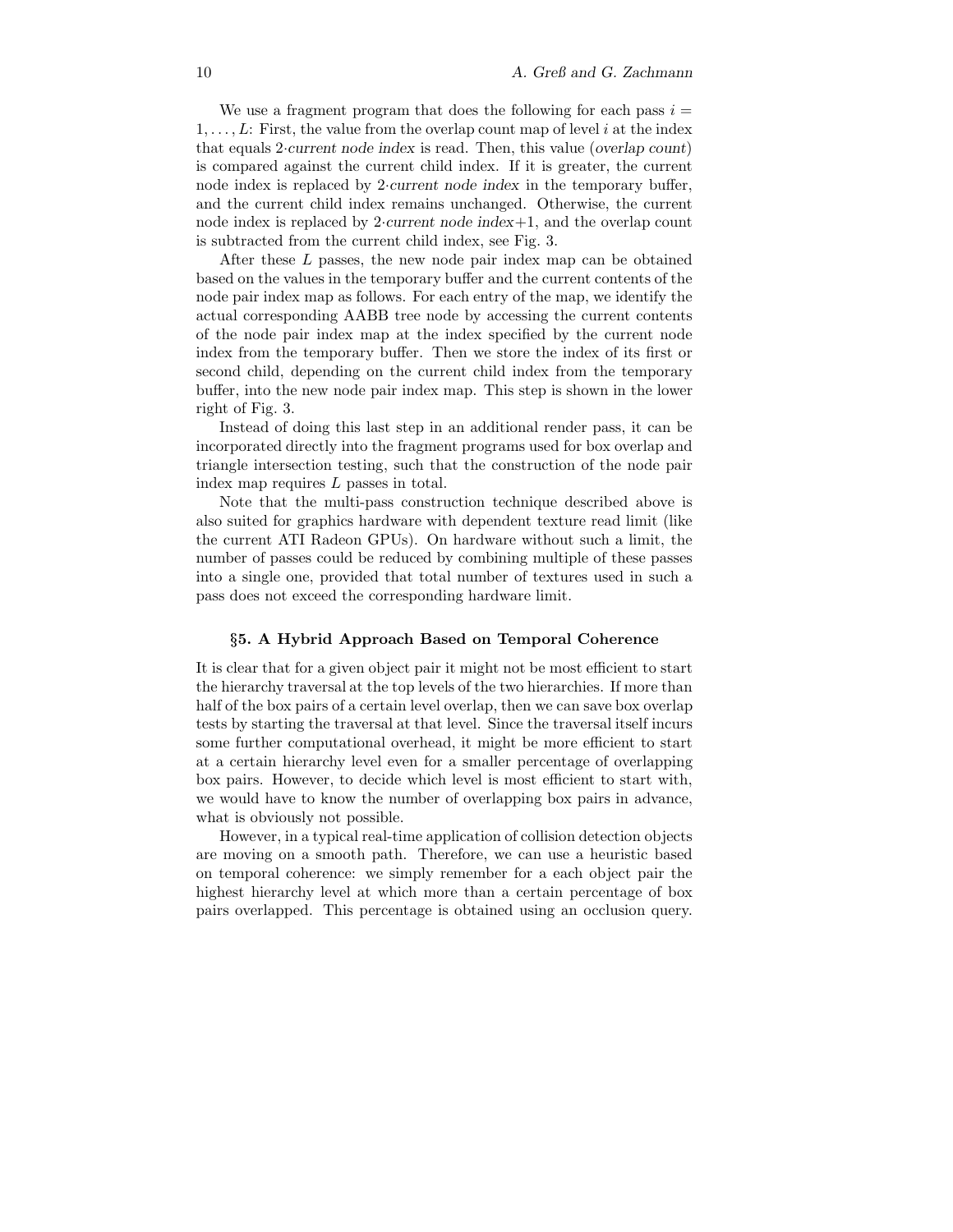

**Fig. 3.** Construction of the node pair index map in multiple passes. The values on gray background are the overlap counts that are compared to the current child indices shown at the top row.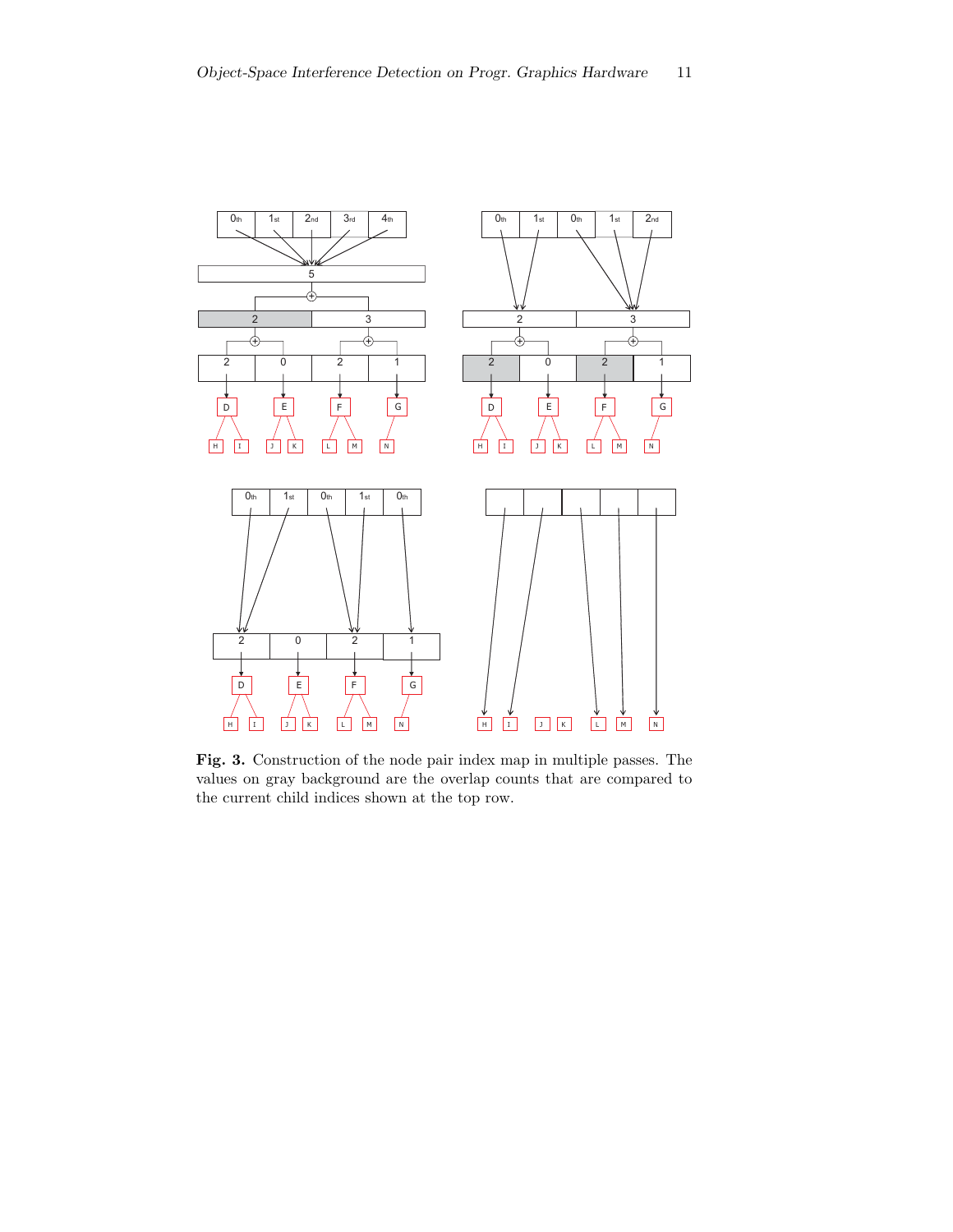For the next frame, we start the traversal of the hierarchy at exactly this level. Based on the number of overlaps we determine on this level now, we adjust the "entrance" level for the next collision check.

#### *§***6. Implementation**

We implemented the method described in Section 5 in C++ using OpenGL on a NVIDIA GeForce FX 5900 GPU.

The AABB tree is stored using 32-bit floating-point textures with *rectangle* texture target (i.e. on texture lookup, the centers of the texels contained in a  $m \times n$ -sized texture are addressed using  $(u, v)$ -coordinates with  $u = \frac{1}{2}, 1\frac{1}{2}, \ldots, m - \frac{1}{2}$  and  $v = \frac{1}{2}, 1\frac{1}{2}, \ldots, m - \frac{1}{2}$ .

The multi-level overlap count map and the node pair index map are both used as temporary buffers during the described algorithm. Therefore, we require a method that enables these textures to be used as targets for rendering operations. Probably the most efficient technique allowing this would be to use the upcoming ARB super buffer extension (which is currently under specification). However, since this OpenGL extension is not yet available for our target system, we had to use the *p-buffer* and *render-to-texture* WGL extensions instead.

However, due to driver limitations on the GPU we used, integer pbuffers cannot have more than 8 bits per component. As this would not be sufficient in our case, we use 16-bit half-precision floating-point p-buffers instead. (Their 11-bit mantissa is sufficient to accurately store values up to 4096, which corresponds to the maximum texture size on the used GPU and thus to our maximum index value.)

A disadvantage of using p-buffers is that each render target change causes a GL render context switch which is connected with degraded performance caused by pipeline flushes. Another disadvantage is that we cannot share occlusion queries between multiple render contexts, which would be of great benefit for delayed evaluation of the query result. Fortunately, these disadvantages are expected to disappear when the super buffer extension will be available. Furthermore, the super buffer extension will allow to render level 0 of the overlap count map directly to a vertex array instead of transferring the data from a p-buffer to the vertex array using the EXT pixel buffer object extension (see Section 4.4).<sup>2</sup>

# *§***7. Results**

We tested the performance of our algorithm using a test scenario similar to that of [25]: Two identical objects are positioned at a certain distance

<sup>2</sup>Another alternative to transferring the data to the vertex array would be to access the texture containing level 0 of the overlap count map directly from the vertex program. However, this requires graphics hardware that allows to access textures from a vertex program, which was not available at the time when this work was done.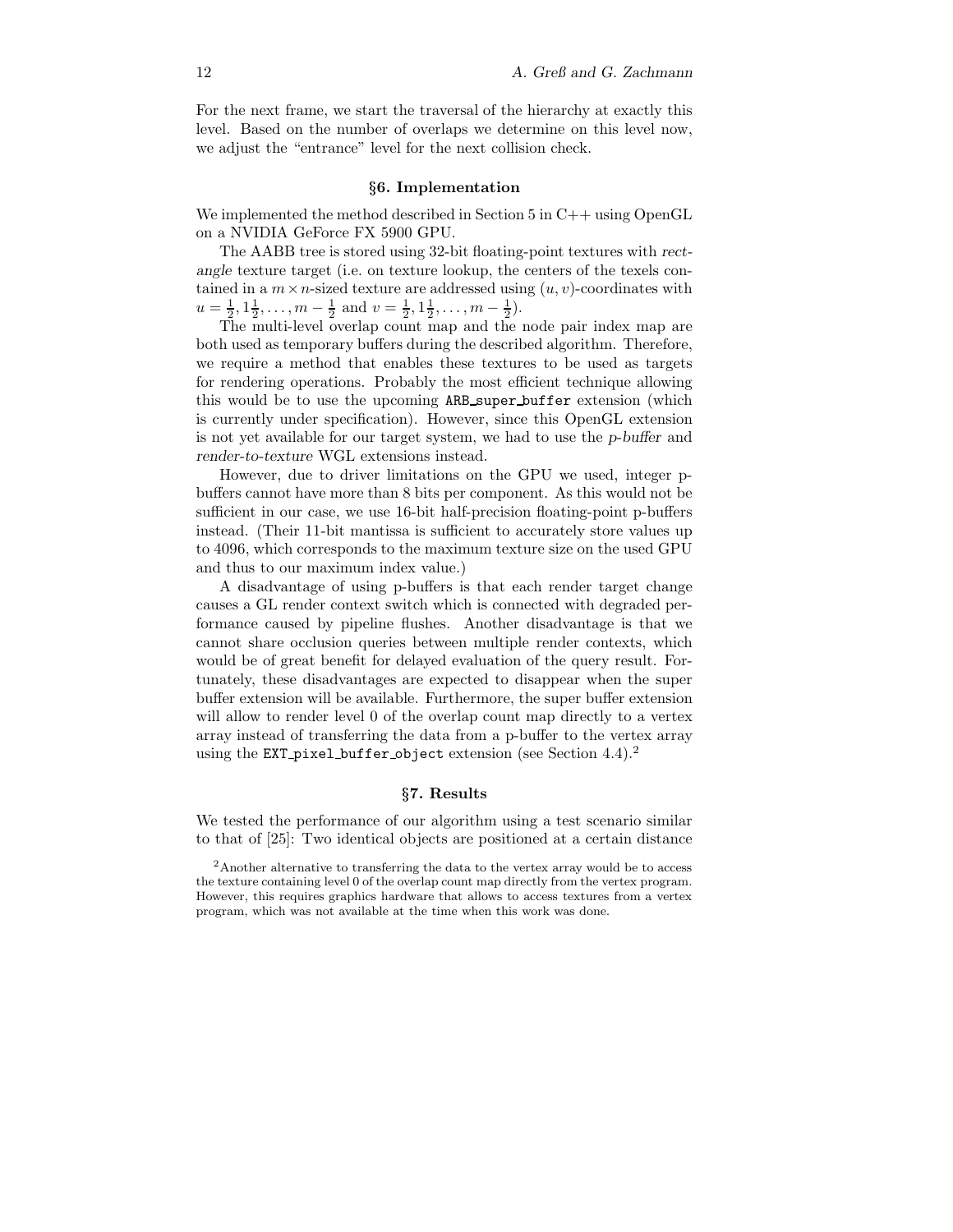from each other. The distance is computed between the centers of the bounding boxes of the two objects; objects are scaled uniformly so they fit into a cube of size  $2<sup>3</sup>$ . One of the two objects is rotated around a fixed axis by a fixed number of small steps. In each step, the two objects are checked for collision, and the average collision detection time for a complete revolution at that distance is computed. Then the process is repeated with a slightly decreased distance of the two objects.

This test was performed on a set of CAD objects with varying complexities. To compare the performance of GPU and CPU based collision detection methods, we also implemented the AABB tree traversal approach on the CPU using an identical traversal scheme and ran the same tests on that implementation. Fig. 4 shows the results.

Note, that the timings include the determination of all intersecting triangle pairs as well as the read-back of its indices from graphics memory in case of the GPU implementation.

When comparing the performance of the individual steps of the algorithm between its GPU and CPU implementations, it turns out that in the GPU implementation the box overlap and triangle intersection tests perform up to four times faster especially at the lower hierarchy levels. However, this speed-up is reduced by the overhead of the node pair index map generation, which is larger in the GPU implementation. Overall, in general our current GPU implementation is slightly faster than the CPU implementation.

We also made some tests with a very early super buffer beta implementation on an ATI Radeon GPU, where we used the super buffer for rendering to our temporary textures as well as for directly rendering into the vertex array. However, due to some issues with this beta implementation, we cannot provide reliable results so far. But as soon as they will be resolved, we expect that the overhead of the node pair index map generation can be reduced by the use of super buffers.

# *§***8. Conclusion and Future Work**

We presented a method for interference detection using programmable graphics hardware. Unlike previous GPU-based approaches, there are no requirements on shape, topology, and connectivity of the polygonal input models. Furthermore, all calculations are done in object-space rather than image-space.

Our method is a hierarchical algorithm that borrows ideas from traditional CPU based collision detection approaches. It simultaneously traverses a pair of bounding volume hierarchies consisting of axis-aligned bounding boxes. In addition, the method utilizes temporal coherence when used for collision testing over a period of time.

Although our current implementation can probably be improved by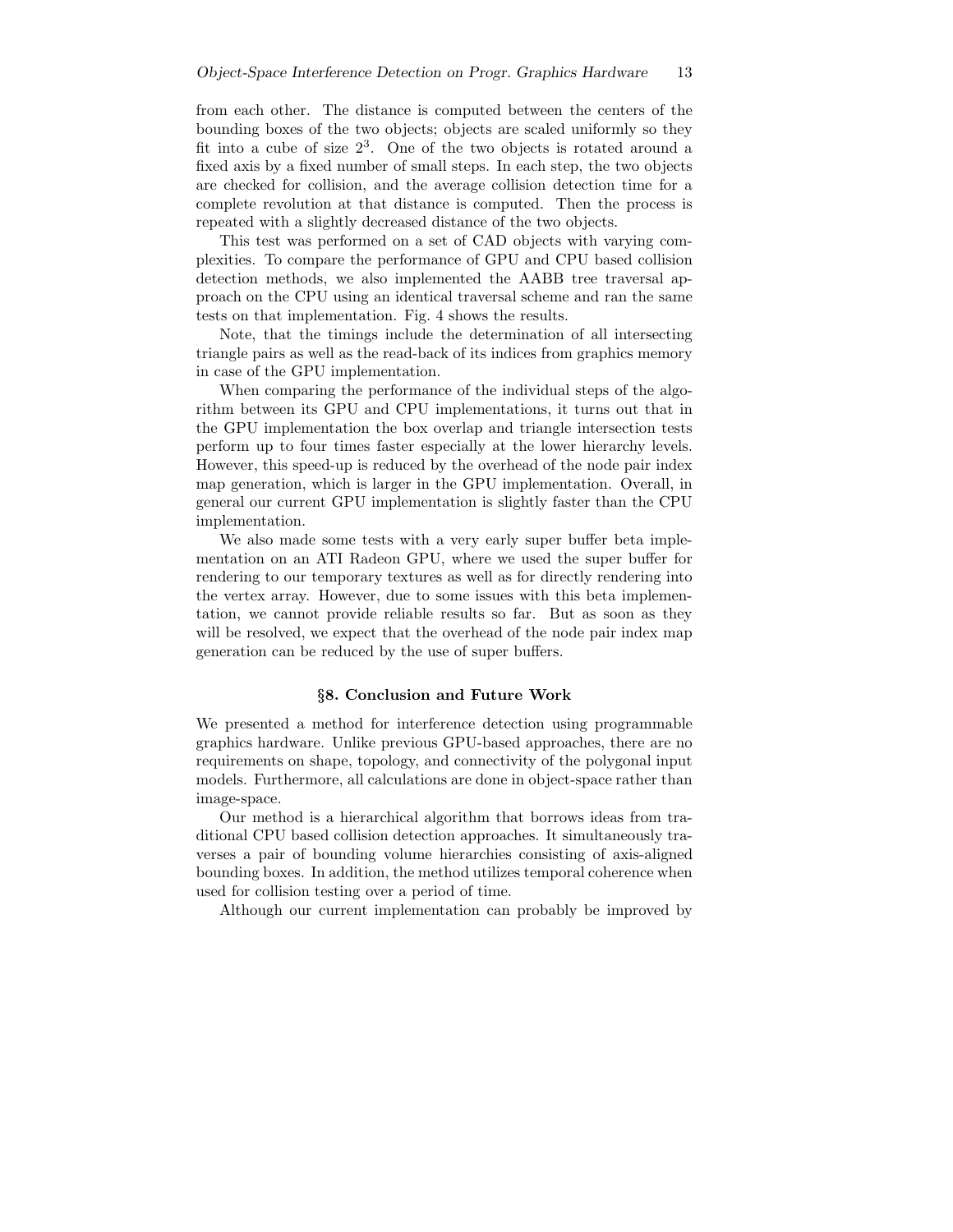

**Fig. 4.** The collision response times for the car are shown in the middle, and those for the door lock at the bottom. The corresponding polygonal models can be seen in the top row. (Data courtesy of VW and BMW.)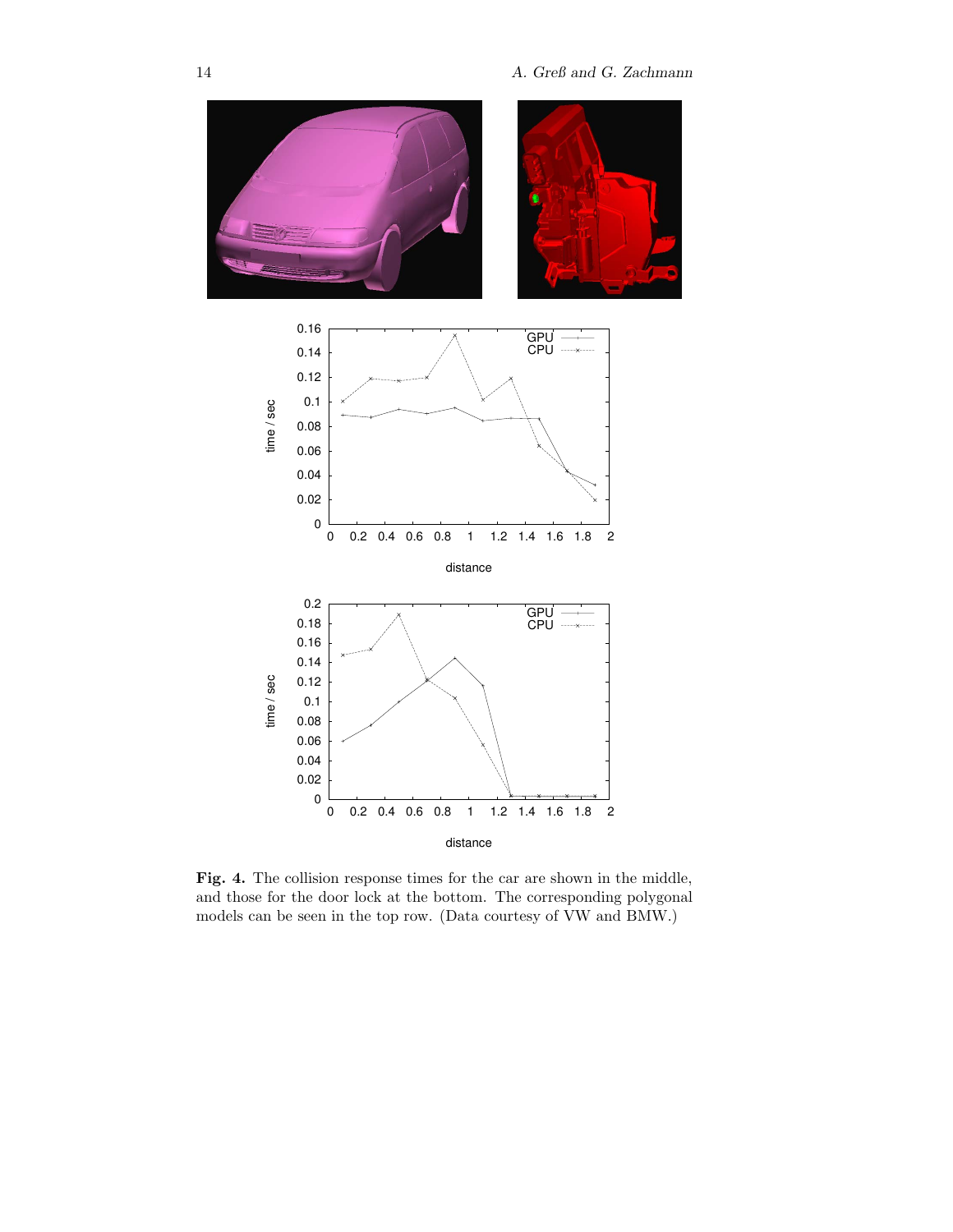using upcoming hardware and driver features it is still able to compete with CPU based hierarchical collision detection approaches. This allows using the CPU idle time (for example while waiting for occlusion query results) for other tasks. And with the release of future GPUs, our method is potentially able to outperform the CPU based approaches clearly.

As there is no early termination in case of a determined intersecting triangle pair, the main target of this method are applications that need to determine the complete list of intersecting triangles or its number.

There are still possible enhancements and optimization opportunities we want to investigate in the future:

- One objective of future work is to enhance the algorithm for the use in complex environments where multiple polygonal models with its own object-space have to be checked against each other. It might be worthwhile to check if we can speed-up the collision detection in this scenario by starting the bounding volume traversal with processing multiple pairs of AABB trees at once, for example by accessing a matrix palette from the vertex program for handling the individual transformation matrixes.
- Our approach could easily be modified to use hierarchies based on bounding volumes other than AABBs. One future task would be to evaluate the influence of using different bounding volumes on the performance of our GPU based approach.
- Recently (after finishing the work on this paper), graphics hardware has become available that has dynamic flow control logic in the fragment program units and allows to access textures from vertex programs. Therefore, another objective of future work is to incorporate these features in our approach, for example by accessing level 0 of the overlap count map directly from a texture rather than transferring it to a vertex array first. Furthermore, we would like to explore how much the triangle intersection and AABB overlap tests can profit from dynamic flow control and if alternative triangle intersection test methods like [17, 9] are more efficient on this kind of hardware.

# *§***A. Fragment Program Implementation**

*SAT lite* test in high-level shading language:

```
void testBoxOverlap ( float4 centerS , float3 extentS ,
                    float4 centerT , float3 extentT )
{
  float3 dist; // distance between centers
  float3 extsum; // interval radii
```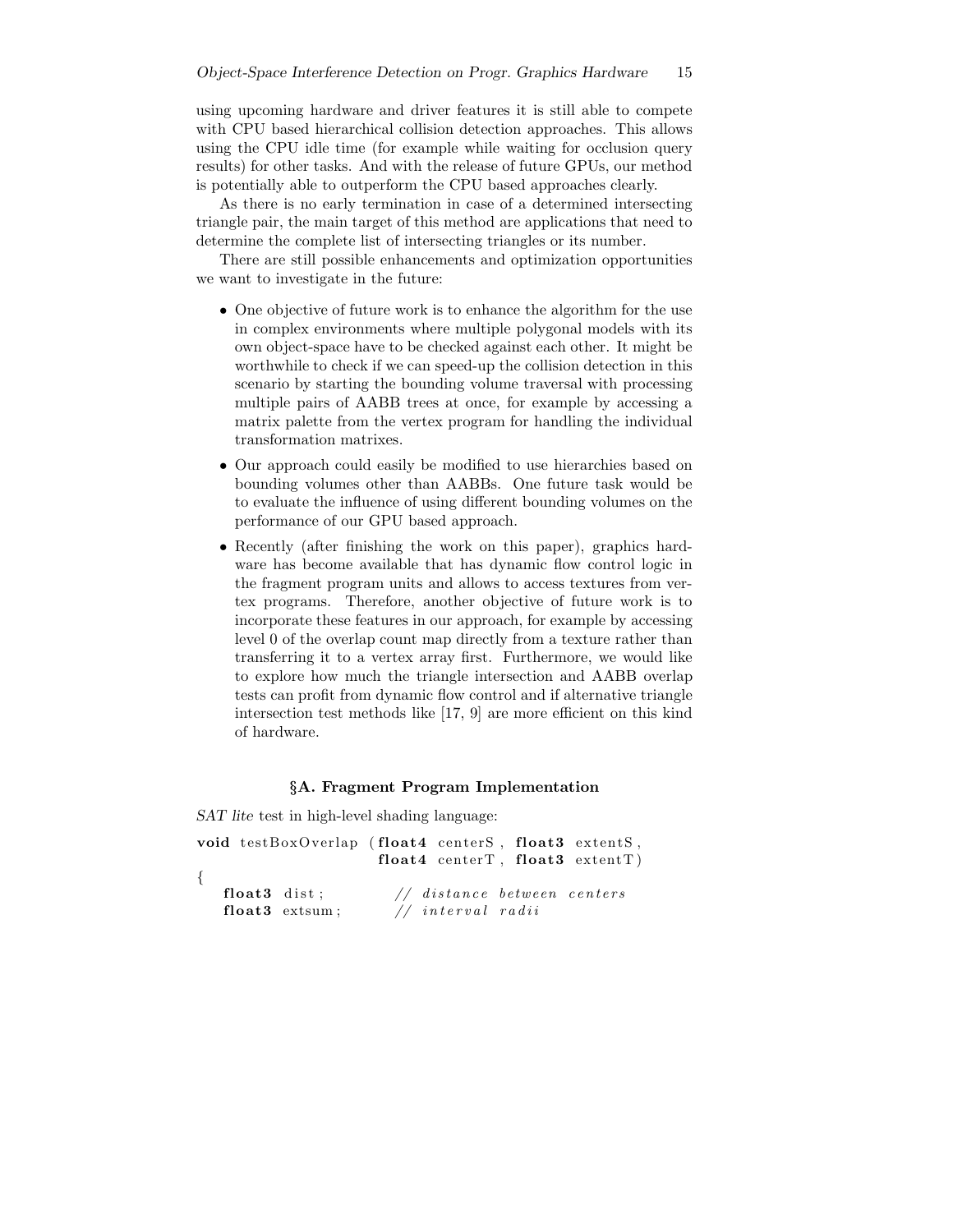```
// compute d i f ference of box centers in S space
float3 distInS = float3 (dot ( centerT, matC[0]),
                           dot(centerT, matC[1]),dot(centerT, matC[2]))− centerS . xyz;
// determine three p o ten t i ally separat ing axes
dist = distInS ;extsum = extents;extsum x += dot(extentT, matAbsC[0]);extsum .y \neq dot(extentT, matAbsC[1]);extsum z \neq = \text{dot}(\text{extent}T, \text{matAbs}C[2]);// discard fragment i f any component
// of " extsum − abs ( d is t )" < 0
clip (extsum − abs (dist ));
// determine three more p o t e n t i a ll y se p ar a t i ng axes
dist.x = dot(distInS , matCInv[0]);dist y = dot(distInS, matCInv[1]);dist.z = dot ( dist In S, matCInv [2] );
extsum x = \textbf{dot}(\text{extentS}, \text{matAbsCInv}[0]);extsum y = dot(extent S, matAbsCInv[1]);extsum z = dot(extent S, matAbsCInv[2]);extsum += extentT;
// discard fragment i f any component
// of " extsum − abs ( d is t )" < 0
\text{clip}(\text{extsum} - \text{abs}(\text{dist}));
```
where the uniform parameter  $m \in C$  is the transformation matrix from  $T$ 's object-space to *S*'s, *matCInv* is its inverse, and *matAbsC* and *matAbs-CInv* are the matrixes obtained by taking the absolute value of each entry of *matC* and *matCInv*, respectively.

# *§***B. References**

- 1. Agarwal, P., M. de Berg, J. Gudmundsson, M. Hammar, and H. Haverkort, Box-trees and r-trees with near-optimal query time, Discr. Comp. Geom. **28** (2002), 291–312.
- 2. Agarwal, P., S. Krishnan, N. Mustafa, and S. Venkatasubramanian, Streaming geometric optimization using graphics hardware, in *Proc. of the 11th European Symposium on Algorithms*, 2003, 544–555.

*}*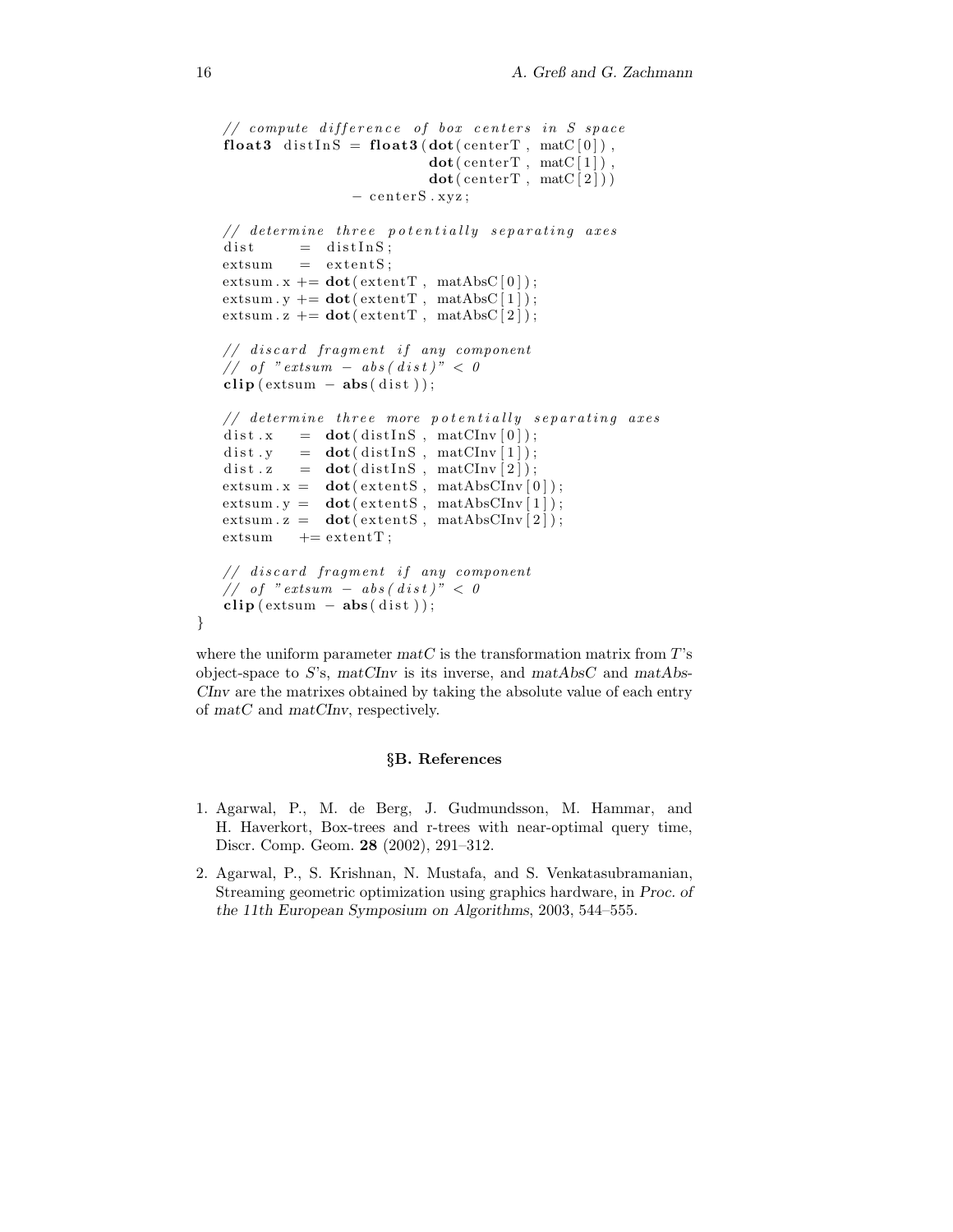- 3. Baciu, G. and W. S.-K. Wong, Hardware-assisted self-collision for deformable surfaces, in *Proc. of the ACM Symposium on Virtual Reality Software and Technology (VRST)*, ACM Press, 2002, 129–136.
- 4. Baciu, G. and W. S.-K. Wong, Image-based techniques in a hybrid collision detector, IEEE Trans. on Visualization and Comput. Graphics **9** (2003), 254–271.
- 5. Ehmann, S. A. and M. C. Lin, Accurate and fast proximity queries between polyhedra using convex surface decomposition, Comput. Graphics Forum **20** (2001), 500–510.
- 6. Gottschalk, S., *Collision queries using oriented bounding boxes*, PhD thesis, University of North Carolina at Chapel Hill, 2000.
- 7. Gottschalk, S., M. Lin, and D. Manocha, OBB-Tree: A hierarchical structure for rapid interference detection, in *SIGGRAPH 96 Conference Proceedings*, H. Rushmeier (ed.), Addison Wesley, 1996, 171–180.
- 8. Govindaraju, N., S. Redon, M. C. Lin, and D. Manocha, CULLIDE: Interactive collision detection between complex models in large environments using graphics hardware, in *Proc. of Graphics Hardware*, San Diego, California, 2003, 25–32.
- 9. Held, M., ERIT: A collection of efficient and reliable intersection tests, Journal of Graphics Tools **2** (1997), 25–44.
- 10. Hubbard, P. M., Approximating polyhedra with spheres for timecritical collision detection, ACM Trans. on Graphics **15** (1996), 179– 210.
- 11. Kapasi, U. J., S. Rixner, W. J. Dally, B. Khailany, J. H. Ahn, P. Mattson, and J. D. Owens, Programmable stream processors, IEEE Comput. (2003), 54–61.
- 12. Klosowski, J. T., M. Held, J. S. B. Mitchell, H. Sowrizal, and K. Zikan, Efficient collision detection using bounding volume hierarchies of *k*-DOPs, IEEE Trans. on Visualization and Comput. Graphics **4** (1998), 21–36.
- 13. Knott, D. and D. K. Pai, CInDeR: Collision and interference detection in real-time using graphics hardware, in *Proc. of Graphics Interface*, Halifax, Nova Scotia, Canada, 2003, 73–80.
- 14. Larsson, T. and T. Akenine-Möller, Collision detection for continuously deforming bodies, in *Proc. of Eurographics*, 2001, 325–333.
- 15. Lin, M. C. and D. Manocha, Interactive geometric computations using graphics hardware, in *SIGGRAPH 2002 Course Notes*, No. 31, 2002.
- 16. Lombardo, J.-C., M.-P. Cani, and F. Neyret, Real-time collision detection for virtual surgery, in *Proc. of Computer Animation*, Geneva, Switzerland, 1999, 82–90.